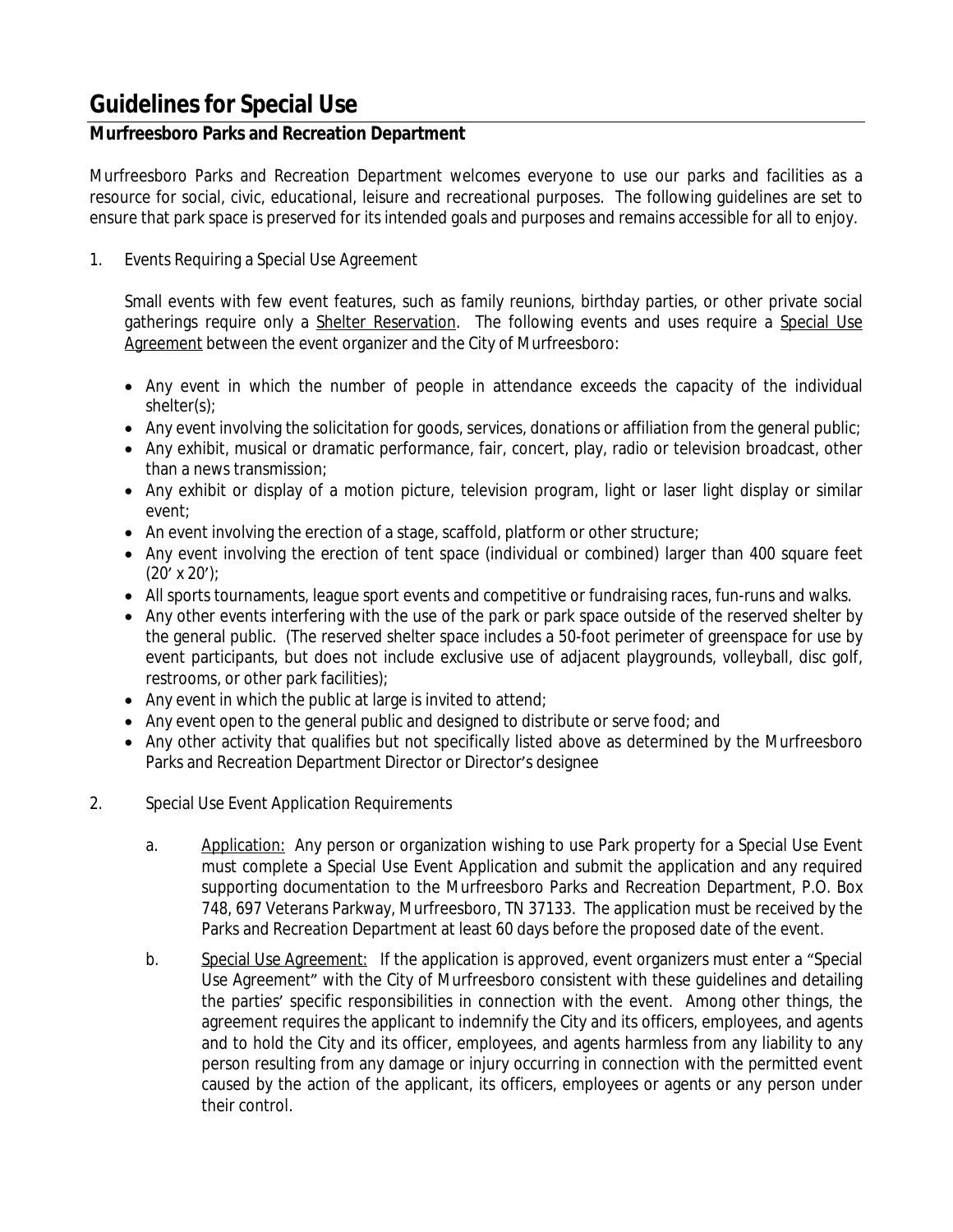- c. Waiver and Release of Liability: As a condition of approval, some event sponsors may be required to submit for each event participant a Waiver and Release of Liability signed by the event participant or the participant's parent or legal guardian and releasing the City its employees, volunteers, and agents from all legal and financial responsibility for any costs, injuries and/or other damages suffered or incurred by the participant during the event.
- d. Liability Insurance: All applicants shall submit along with their completed application a certificate of liability insurance with a minimum of \$1,000,000 combined single limit. The certificate shall specifically name the City of Murfreesboro as an additional insured on their policy for the event. The City reserves the right to require additional insurance in excess of \$1,000,000 when applicable.
- e. Fundraising Activities: All groups/organizations charging fees or accepting donations associated with an event must be: (i)a not-for-profit corporation under the Internal Revenue Code and/or registered as a charitable organization with the Tennessee Secretary of State; or (ii) conducting a fundraiser, the proceeds from which will benefit a not-for-profit corporation under the Internal Revenue Code and/or registered as a charitable organization with the Tennessee Secretary of State. A not-for-profit corporation or charitable organization must provide proof of their legal status as such an organization along with its Special Use Event Application. An organization that is not itself a not-for-profit corporation or charitable organization must provide a letter of support from the not-for-profit corporation or charity that is the intended beneficiary of the fundraiser indicating the corporation's or charity's willingness to accept donations from the event. Fundraising activities must comply with all state and federal laws pertaining to charitable solicitation and fundraising.
- f. Usage Fee: The group/organization sponsoring the event will pay the Murfreesboro Parks and Recreation Department a usage fee, as detailed in the Fees and Charges manual prescribed by the department. This fee is due two weeks after the approval of the application.
- g. Compliance Assurance Deposit: The group/organization sponsoring the event shall be required to post a compliance assurance deposit of \$200. This deposit will be refunded after the event if it is determined that compliance as described in the agreement was met. Cleaning/damage or other fees will be deducted or charged as determined by the City's Parks and Recreation Director or the Director's designee. This deposit is due at the same time as the usage fee, two weeks after the approval of the application.
- 3. Processing of Special Use Event Applications
	- a. Evaluation of Applications: The Parks and Recreation Department will process applications in order of receipt, and the use of a particular park facility for a particular date or dates shall be conditionally reserved upon receipt of a fully executed application accompanied by the application fee and all required supporting documentation pending final approval or denial of the application.
	- b. Notice of Decision: The Parks and Recreation Department shall approve or deny an application and communicate its decision to the applicant in writing within twenty-one (21) days of the date on which the Department receives a fully completed application and all required supporting documentation. Notice of the decision will be sent via email or U.S. mail, depending on the preferred form of communication identified by the applicant on the application form. A notice of denial shall clearly state the ground(s) upon which the application was denied and, where feasible, shall propose measures by which the applicant may cure any defects in the application. Where an application is denied because a fully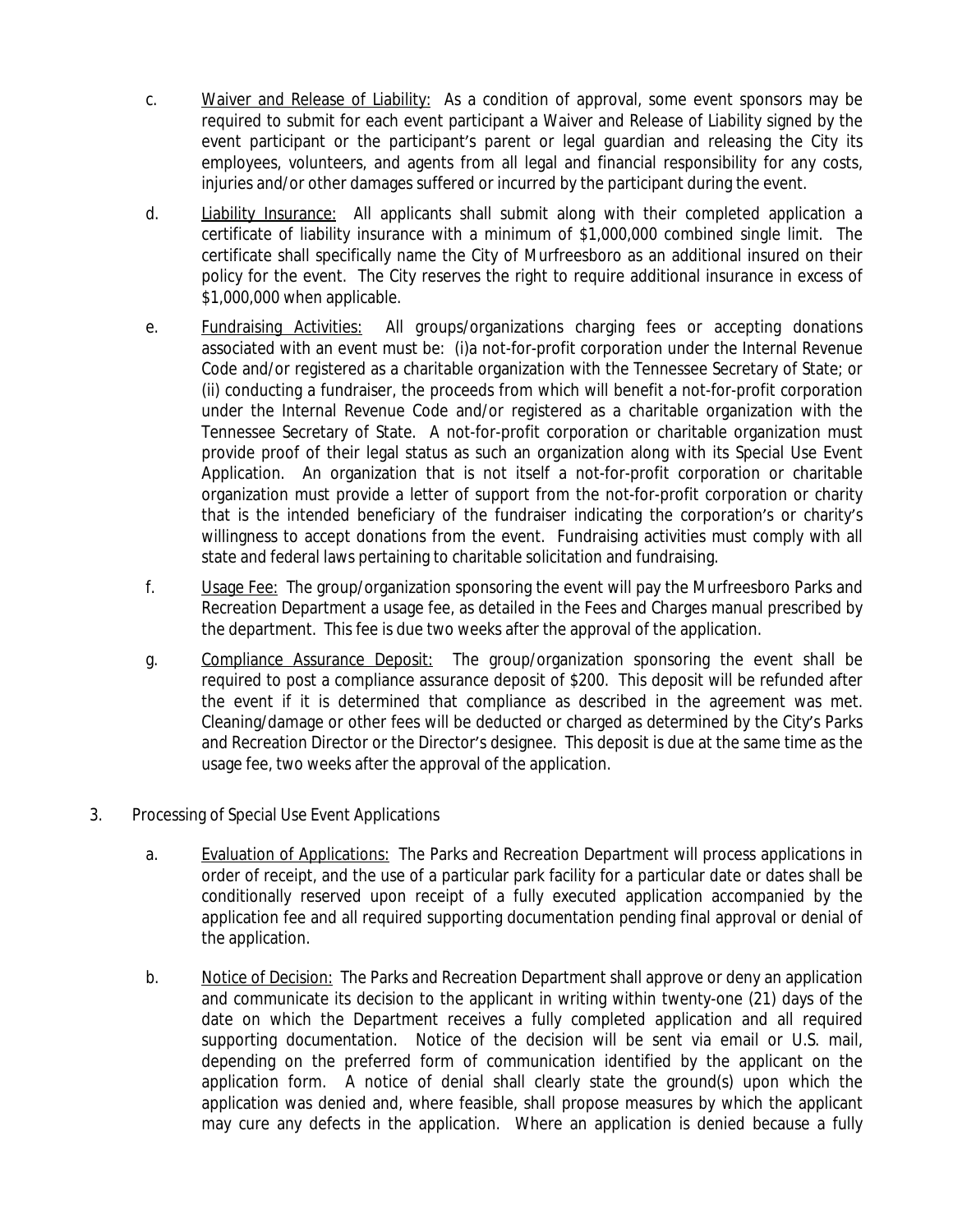executed prior application has been approved for the same time and place, the Department shall propose an alternative place, if available for the same time, or an alternative time, if available for the same place.

- c. Grounds for Denial: The Parks and Recreation Department may deny an application if the applicant or the person on whose behalf the application was made has on prior occasions made material misrepresentations regarding the nature or scope of an event or use previously approved or has violated the terms of a prior Special Use Event Agreement issued to or on behalf of the application. In addition, the Department may also deny an application on any of the following grounds:
	- i. The application for permit (including any required supporting documentation) is not fully completed and executed;
	- ii. Failure of applicant to tender required use fee, compliance assurance deposit, insurance certificate or any supporting documentation required or requested by the Parks and Recreation Director or the Director's designee;
	- iii. The application contains a material falsehood or misrepresentation;
	- iv. The applicant is legally incompetent to contract or to sue or be sued;
	- v. The applicant or the person or organization on whose behalf the application is made has on prior occasions damaged City property and has not paid in full for such damage, or has other outstanding and unpaid debts to the City;
	- vi. A fully executed prior application has been or will be approved for the same time and place and the nature of the proposed uses or events are such that they do not reasonably permit multiple occupancy of the same park or park facility at the same time;
	- vii. The proposed use or activity would conflict with previously planned programs organized, conducted or sponsored by the Parks and Recreation Department that were previously scheduled for the same time and place proposed in the application;
	- viii. The proposed use or activity would present an unreasonable danger to the health or safety of the applicant, event participants, other persons using the park, City employees, or the public;
	- ix. The proposed use or activity presents an unreasonable risk of damage to City property or is otherwise inconsistent with the intended purposes of the park facility in question;
	- x. The applicant has not complied or cannot comply with applicable licensure requirements, City ordinances or Park Rules and Regulations concerning the sale or offering for sale of any goods (including food) or services; and
	- xi. The proposed use or activity intended by the applicant is prohibited by law, the Park and Recreation Department's rules and regulation, or these guidelines.

In addition, in order to limit interference with regular public use of the park space, the Director or Director's designee may choose to allow only one such event to be scheduled at a given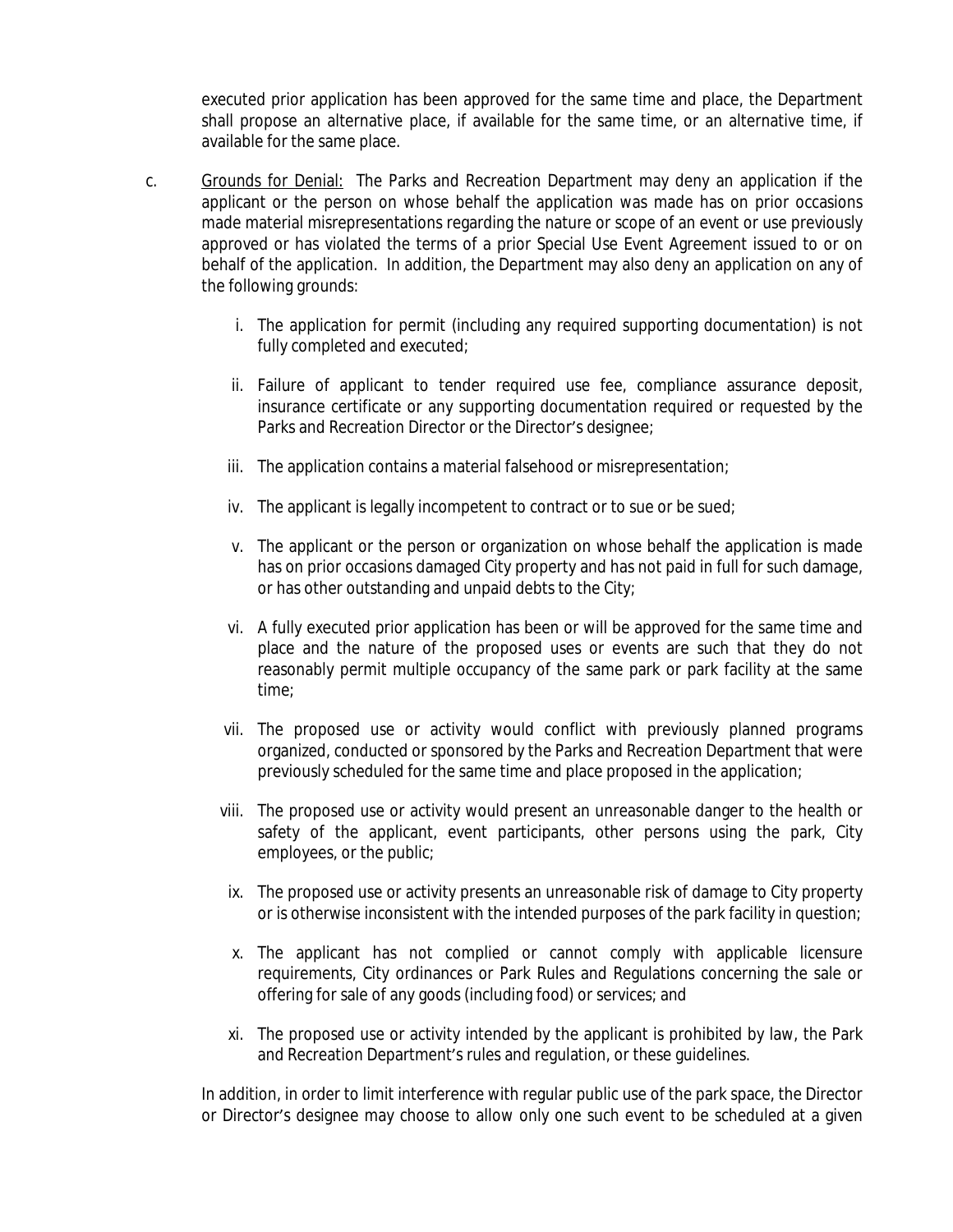park per month, with no two events being held on consecutive weekends. Additionally, an individual or group will not be approved for more than one special use agreement per month and cannot exceed more than six total special use agreements per calendar year at any Murfreesboro Parks and Recreation property or facility unless approved by the Director or Director's designee.

- d. Amendment or Revision of Application: Any amendment or revision of an application shall for purposes of determining the priority of the application relate back to the original filing thereof; however, the time in which the Department shall approve or deny the application and serve notice of such decision shall be computed from the date of the amendment or revision.
- e. Waiver of Requirements: Any requirement for a use fee, compliance assurance deposit, or certificate of insurance shall be waived by the Parks and Recreation Director, if after consultation with the City Attorney and City Manager, it is determined that the activity is protected by the First Amendment of the United States Constitution and the requirement would be so financially burdensome that it would preclude the applicant from using City property for the proposed activity. Application for a waiver of a use fee, compliance assurance deposit, or certificate of insurance shall be made in writing to the Director and must include an affidavit executed by an authorized representative of the applicant and sufficient financial information about the applicant so as to enable the Director to determine whether the requirement(s) whose waiver is sought would be so financially burdensome that it would preclude the applicant from using City property for the proposed activity. The City will respond within 14 days. Denials of requests for such waivers may be appealed pursuant to the procedures set forth in Section 3.f, below.
- f. Review of Denial by Parks and Recreation Director: Any applicant whose application is denied, is denied a request for waiver of the use fee, compliance assurance deposit or insurance certificate requirements, or who has had all or a portion of its compliance assurance deposit retained by the Department because of damage to City property or costs to the Department arising from the applicant's use of City property, may, within seven days of service of notice of such determination, file a written appeal from such determination with the Parks and Recreation Director. The appeal shall succinctly state the grounds upon which it is asserted that the determination should be modified or reversed, and shall be accompanied by copies of the Special Use Event Application, the written notice of determination being appealed, and any other papers material to the determination. The Director shall have fourteen (14) days from the date on which the appeal is received to serve, via First Class U.S. Mail, postage prepaid, upon the applicant a notice of the Director's decision. If such notice is not served upon the applicant within fourteen (14) days of the date upon which the appeal was filed, then the denial or retention of security deposit shall be deemed reversed.
- 4. General Rules Governing Special Use Events
	- a. Compliance with Park and Recreation Policies, Rules and Regulations: All policies, rules and regulations of each park must be followed during the event. Failure to comply with any policy, rule, or regulation may result in the termination or cancellation of the event and may be cause for denial of future rentals. All events held on City of Murfreesboro property must fit within the following guidelines:
		- i. The activity or use must not unreasonably interfere with or detract from the general public's enjoyment of the park.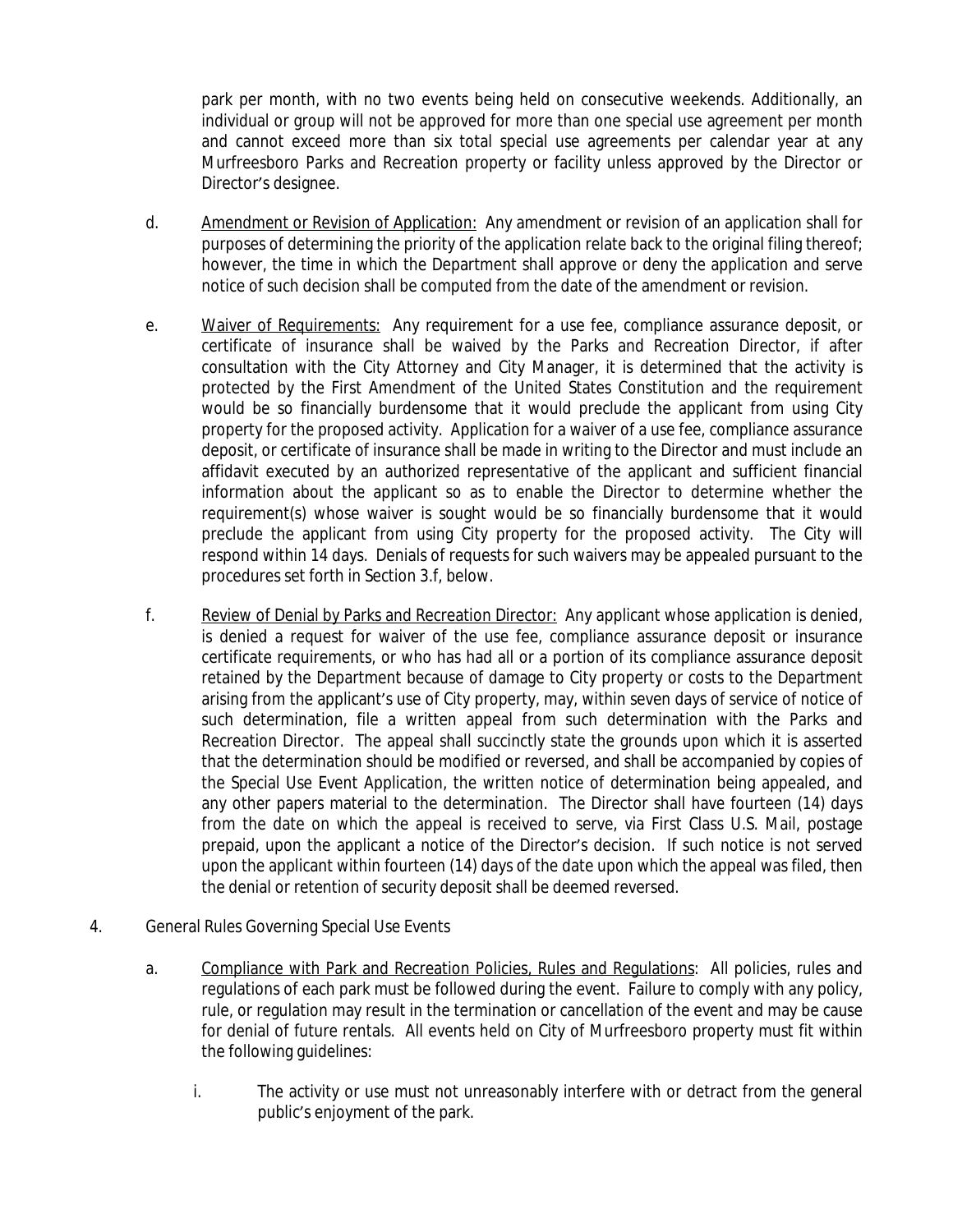- ii. The activity or use will not unreasonably interfere with or detract from the promotion of public health, welfare, safety and recreation.
- iii. The activity or use will not include violence, crime or disorderly conduct.
- iv. The activity or use will not entail extraordinarily or burdensome expense or policy operation by the City.
- v. The user acknowledges that attendees of the activity should be legally allowed to be within the park space and in close vicinity of other park users.
- b. Event Advertisement: No event shall be publicly advertised until the Special Use Event Agreement for the event has been approved and signed by a City representative.
- c. Cancellation: Cancellation of a scheduled event must be made a minimum of 30 days in advance. The usage fee will be refunded in approximately 30 days minus an administration fee of \$20.00. In the event of inclement weather, it is the responsibility of the group/organization to make the decision to cancel. The Murfreesboro Parks and Recreation Department also reserves the right to cancel any and all events due to weather or other unforeseen circumstances. If the group/organization would like to reschedule the event, they may do so as space allows at no additional fee; however, refunds will not be given (unless the event was cancelled by the Parks and Recreation Department for unforeseen circumstances other than weather).
- d. No Discrimination: The group/organization covenants that it will not discriminate against any person on any unlawful basis, including but not limited to sex, race, religion, national origin, or disability and that its programs and services will comply with the Americans with Disabilities Act.
- e. Notification of Law Enforcement and Emergency Medical Agencies: The group/organization is responsible for notifying all county and city agencies necessary to the safe operation of the event, e.g., Murfreesboro Police Department, Rutherford County Sheriff's Office, Rutherford County Emergency Medical Services, and Rutherford County Emergency Management Agency. Additionally, it is suggested that emergency medical personnel be on site during the event. If the event includes pedestrian use of the road, the group/organization is responsible for ensuring safe passage through arrangements with the Murfreesboro Police Department; a parade permit through the City of Murfreesboro may also be required.
- f. Volunteers: The group/organization will provide members and volunteers to adequately supervise the event.
- g. Defective or Unsafe Conditions: Any defective or unsafe conditions of Murfreesboro Parks and Recreation Department property should be reported immediately to park staff.
- h. Food Vendors: Food vendors may be subject to all applicable regulations and fees, as described in the Special Use Event Agreement.
- i. Alcoholic Beverages: Alcoholic beverages are not allowed on Murfreesboro Parks and Recreation Department property. Exceptions to alcoholic beverages may be made at Cannonsburgh Village, Gateway Island, Oaklands Park and Discovery Center & Murfree Spring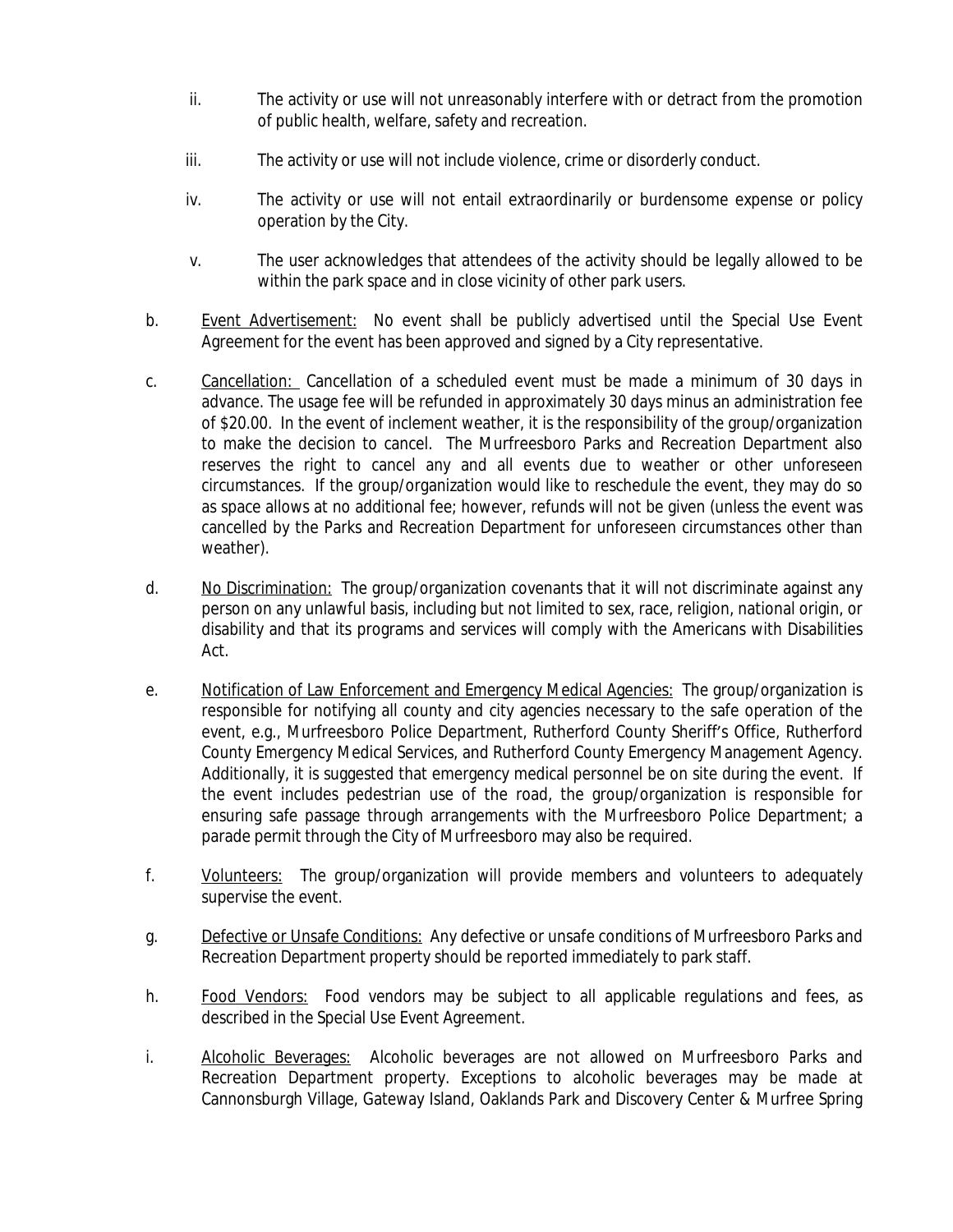Wetlands with an approved written rental agreement in accordance with City Code 4-90 and Resolution 08-R-23.

- j. Live Music and/or Sound Amplification: Live music and/or sound amplification approved by the Department must at all times comply with the City of Murfreesboro Sound Ordinance so as not to interfere unreasonably with other park users or neighboring residents or businesses. The City of Murfreesboro Sound Ordinance is available for review at www.murfreesborotn.gov.
- k. Cleaning of Event Location: The renter is responsible for arriving/leaving at the established times and is responsible for returning the facility to the same condition as it was before the rental. The renter should pick up any waste and place in the proper receptacles.
- l. Damage to City Property: If the Park facility is damaged or left in an unacceptable condition, the renter may be subject to additional charges and legal action. In addition, damage by event participants to City property or the failure to return the facility to the same condition as it was before the rental constitute grounds for denying a future Special Use Event Application made by the renter .
- m. Inflatables and Other Amusements: Inflatables and other amusements are not allowed without a permit. An Amusement Permit may be issued for inflatable "bounce houses" or similar at no additional charge; however, the renter is required to provide a certificate of liability insurance with a minimum of \$1,000,000 combined single limit. "The City of Murfreesboro" (at 111 Vine Street, Murfreesboro, TN 37130) shall be named as an additional insured on the policy. Other amusements require the approval of the Director or the Director's designee and may also require liability insurance as stated above. Mechanical amusements (such as carnival rides) will not be permitted. Inflatable and other amusements must be monitored at all times by an individual who is at least 18 years of age. At no times shall amusements be left unattended.

*Revised 5/2/2022*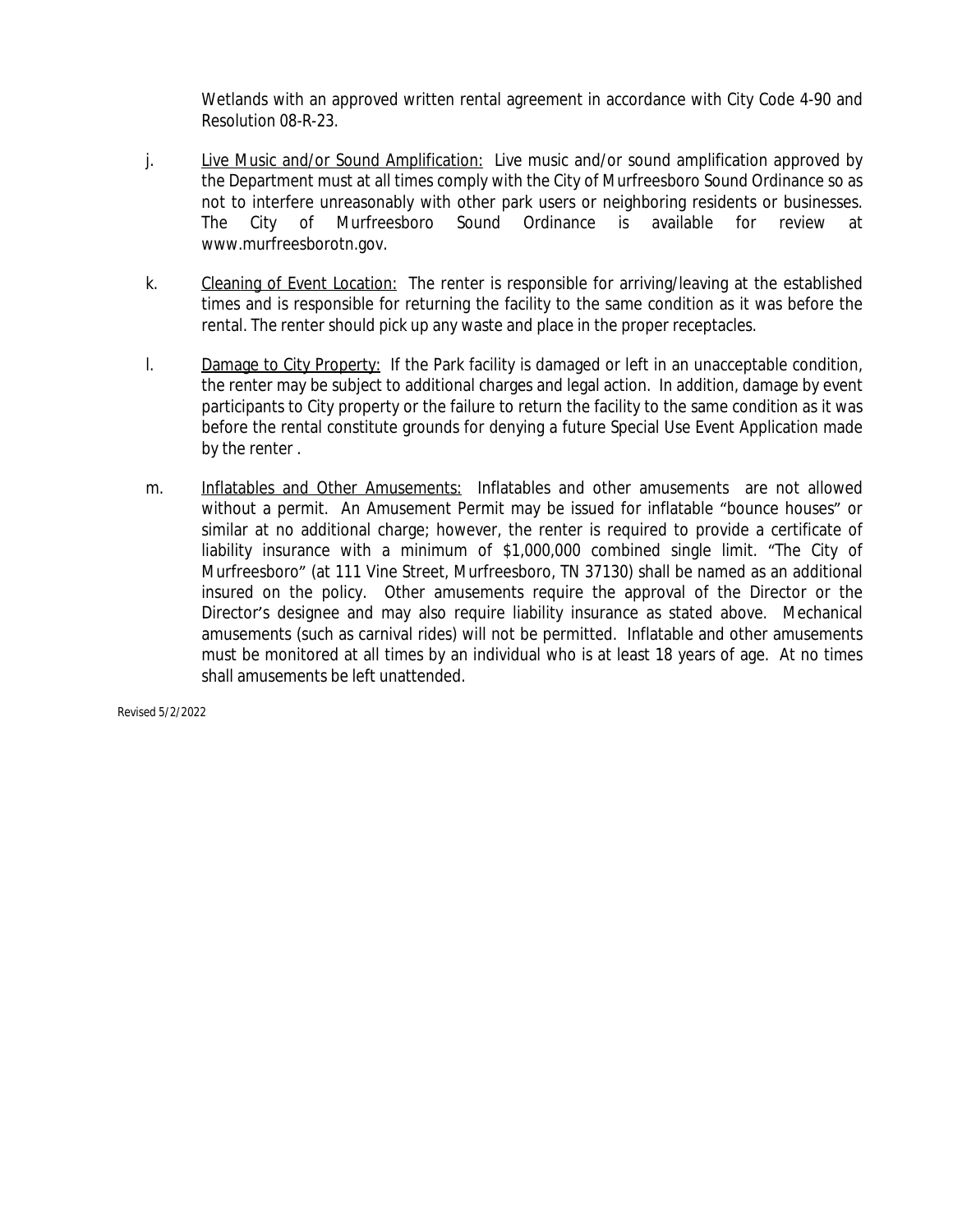## **MURFREESBORO PARKS AND RECREATION DEPARTMENT SPECIAL USE: EVENT APPLICATION**

### **UNDER STATE LAW, THIS DOCUMENT IS A PUBLIC RECORD**

Application is due 60 days prior to the scheduled event. Filing this application does not guarantee that your request will be granted. After review by the Murfreesboro Parks and Recreation Director or designee, you will be notified of the status of your request. *Organizers of approved events will then enter a "Special Use Agreement" with the City of Murfreesboro.*

#### **PLEASE PRINT ALL INFORMATION**

| Name of Organization:                                                              |                                                                                                                                                                                                                               |                |                           |                             |                                                                                                     |  |
|------------------------------------------------------------------------------------|-------------------------------------------------------------------------------------------------------------------------------------------------------------------------------------------------------------------------------|----------------|---------------------------|-----------------------------|-----------------------------------------------------------------------------------------------------|--|
| Location requested:                                                                |                                                                                                                                                                                                                               |                |                           |                             |                                                                                                     |  |
| <b>Barfield Crescent Park</b>                                                      |                                                                                                                                                                                                                               |                |                           |                             |                                                                                                     |  |
| Gateway Trail and Island Only *requires additional Gateway Island reservation form |                                                                                                                                                                                                                               |                |                           |                             | Gateway Trail and Island plus Reception Center *requires additional Gateway Island reservation form |  |
|                                                                                    |                                                                                                                                                                                                                               |                |                           |                             |                                                                                                     |  |
|                                                                                    |                                                                                                                                                                                                                               |                |                           |                             |                                                                                                     |  |
| Requested Date(s) of Event:                                                        |                                                                                                                                                                                                                               |                |                           |                             |                                                                                                     |  |
|                                                                                    |                                                                                                                                                                                                                               |                |                           |                             |                                                                                                     |  |
| Hours: Start (including set-up):                                                   |                                                                                                                                                                                                                               |                | End (including clean-up): |                             | Actual event time:                                                                                  |  |
| Name of Event:                                                                     |                                                                                                                                                                                                                               |                |                           |                             |                                                                                                     |  |
|                                                                                    |                                                                                                                                                                                                                               |                |                           |                             |                                                                                                     |  |
| Primary Contact Name:                                                              |                                                                                                                                                                                                                               |                |                           |                             |                                                                                                     |  |
| <b>Mailing Address:</b>                                                            |                                                                                                                                                                                                                               |                |                           |                             |                                                                                                     |  |
|                                                                                    | the control of the control of the control of the control of the control of the control of the control of the control of the control of the control of the control of the control of the control of the control of the control |                |                           |                             |                                                                                                     |  |
| City:                                                                              | <u> 1989 - Johann Harry Harry Harry Harry Harry Harry Harry Harry Harry Harry Harry Harry Harry Harry Harry Harry</u>                                                                                                         |                | State:                    |                             | Zip:                                                                                                |  |
| Day Phone:                                                                         |                                                                                                                                                                                                                               | Evening Phone: |                           |                             | Cell Phone:                                                                                         |  |
|                                                                                    |                                                                                                                                                                                                                               |                |                           |                             |                                                                                                     |  |
| Email:                                                                             |                                                                                                                                                                                                                               |                |                           |                             |                                                                                                     |  |
| Secondary Contact Name:                                                            |                                                                                                                                                                                                                               |                |                           |                             |                                                                                                     |  |
| Phone:                                                                             |                                                                                                                                                                                                                               | Cell Phone:    |                           | Email:                      |                                                                                                     |  |
| Event Description (attach additional pages if needed):                             |                                                                                                                                                                                                                               |                |                           |                             |                                                                                                     |  |
|                                                                                    |                                                                                                                                                                                                                               |                |                           |                             |                                                                                                     |  |
|                                                                                    |                                                                                                                                                                                                                               |                |                           |                             |                                                                                                     |  |
|                                                                                    |                                                                                                                                                                                                                               |                |                           |                             |                                                                                                     |  |
| Estimated Number of People Attending:                                              |                                                                                                                                                                                                                               |                |                           | Number of Staff/Volunteers: |                                                                                                     |  |
|                                                                                    |                                                                                                                                                                                                                               |                |                           |                             |                                                                                                     |  |